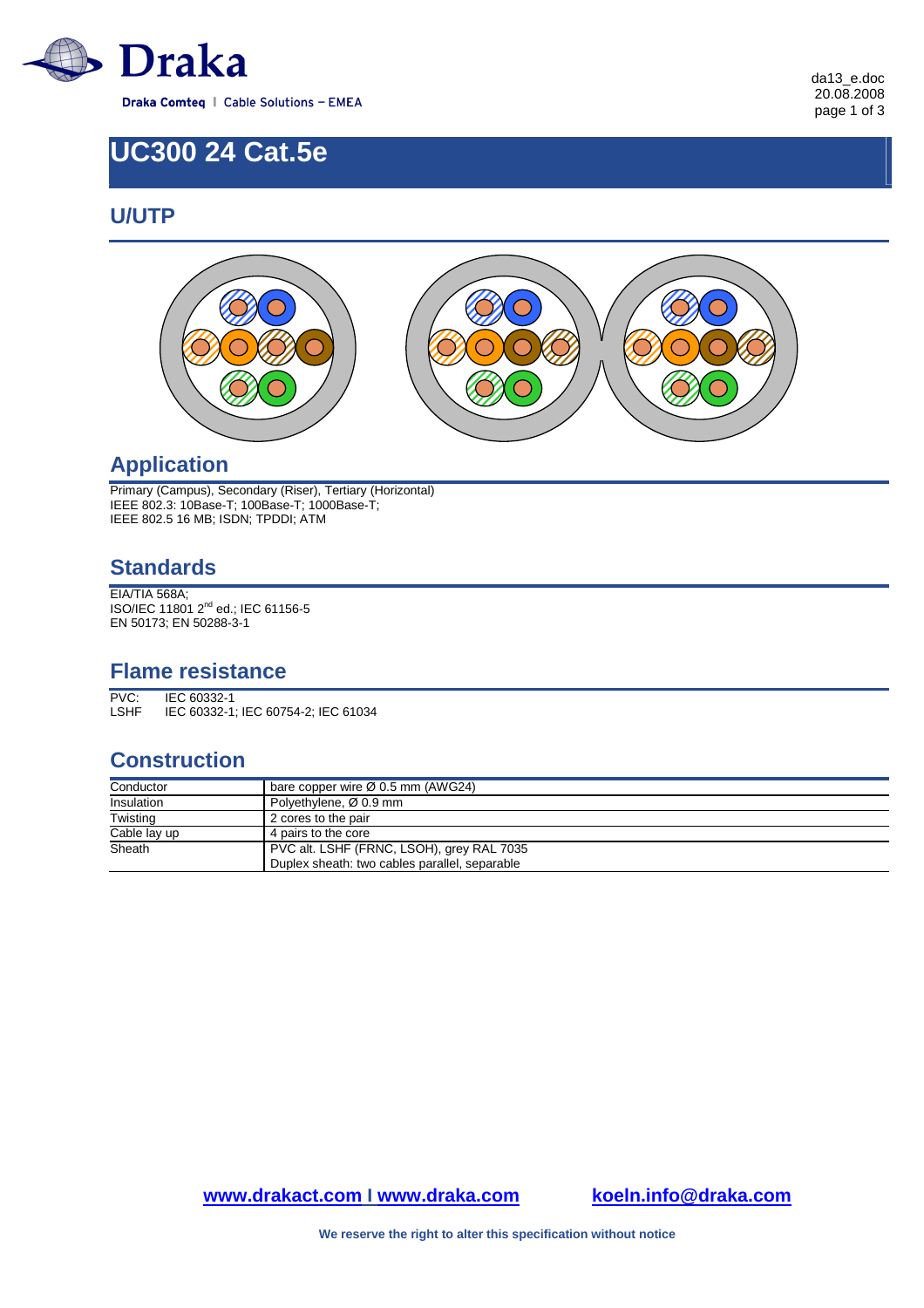

# **UC300 24 Cat.5e**

### **Mechanical properties**

| Minimum bending radius | Installation        | $8 \times D$                         |  |  |
|------------------------|---------------------|--------------------------------------|--|--|
|                        | Installed           | 4 x D                                |  |  |
| Temperature range      | during operation    | $-20^{\circ}$ C upto $+60^{\circ}$ C |  |  |
|                        | during installation | $0^{\circ}$ C upto + 50 $^{\circ}$ C |  |  |

## **Electrical properties at 20°C**

| DC loop resistance                     | $\leq$ 190 $\Omega$ /km    |  |  |
|----------------------------------------|----------------------------|--|--|
| Resistance unbalance                   | $\leq 2\%$                 |  |  |
| Insulation resistance (500 V)          | $\geq$ 2000 MΩ *km         |  |  |
| Capacitance at 800 Hz                  | nom. 48 nF/km              |  |  |
| Capacitance unbalance (pair to ground) | $\leq$ 1500 pF/km          |  |  |
| Characteristic impedance (1-100 MHz)   | $(100 \pm 15)$ $\Omega$    |  |  |
| Nominal velocity of propagation        | approx. 67 %               |  |  |
| Propagation delay                      | Nominal $\leq$ 535 ns/100m |  |  |
| Delay skew                             | Nominal $\leq 20$ ns/100m  |  |  |
| Test voltage (DC, 1 min)               | 1000 V                     |  |  |
| Core/Core                              |                            |  |  |

### **Nominal transmission characteristics at 20°C**

**f Attenuation NEXT PS-NEXT ACR PS-ACR ELFEXT PS-ELFEXT Return loss** (MHz) (dB/100m) (dB) (dB) (dB/100m) (dB/100m) (dB/100m) (dB/100m) (dB) 1 | 1,9 | 71 | 68 | 69,1 | 66,1 | 68 | 65 | 20 4 | 3,7 | 62 | 59 | 58,3 | 55,3 | 56 | 53 | 23 10 6 6 56 53 650 47,0 48 45 25 16 | 7,6 | 53 | 50 | 45,4 | 42,4 | 44 | 41 | 25 20 | 8,5 | 51 | 48 | 42,5 | 39,5 | 42 | 39 | 25 31,2 | 10,7 | 49 | 46 | 38,3 | 35,3 | 38 | 35 | 24 62,5 | 15,7 | 44 | 41 | 28,3 | 25,3 | 32 | 29 | 22 100 | 19,8 | 41 | 38 | 21,2 | 18,2 | 28 | 25 | 20 125 | 22,3 | 40 | 37 | 17,7 | 14,7 | 26 | 23 | 19 155,5 24,2 38 35 13,8 10,8 24 21 175 | 25,7 | 37 | 34 | 11,3 | 8,3 | 23 | 20 200 | 27,5 | 36 | 33 | 8,5 | 5,5 | 22 | 19 250 | 29,2 | 35 | 32 | 5,8 | 2,8 | 20 | 17 300 | 32,0 | 34 | 31 | 2,0 | -1,0 | 16 | 13

#### **www.drakact.com I www.draka.com koeln.info@draka.com**